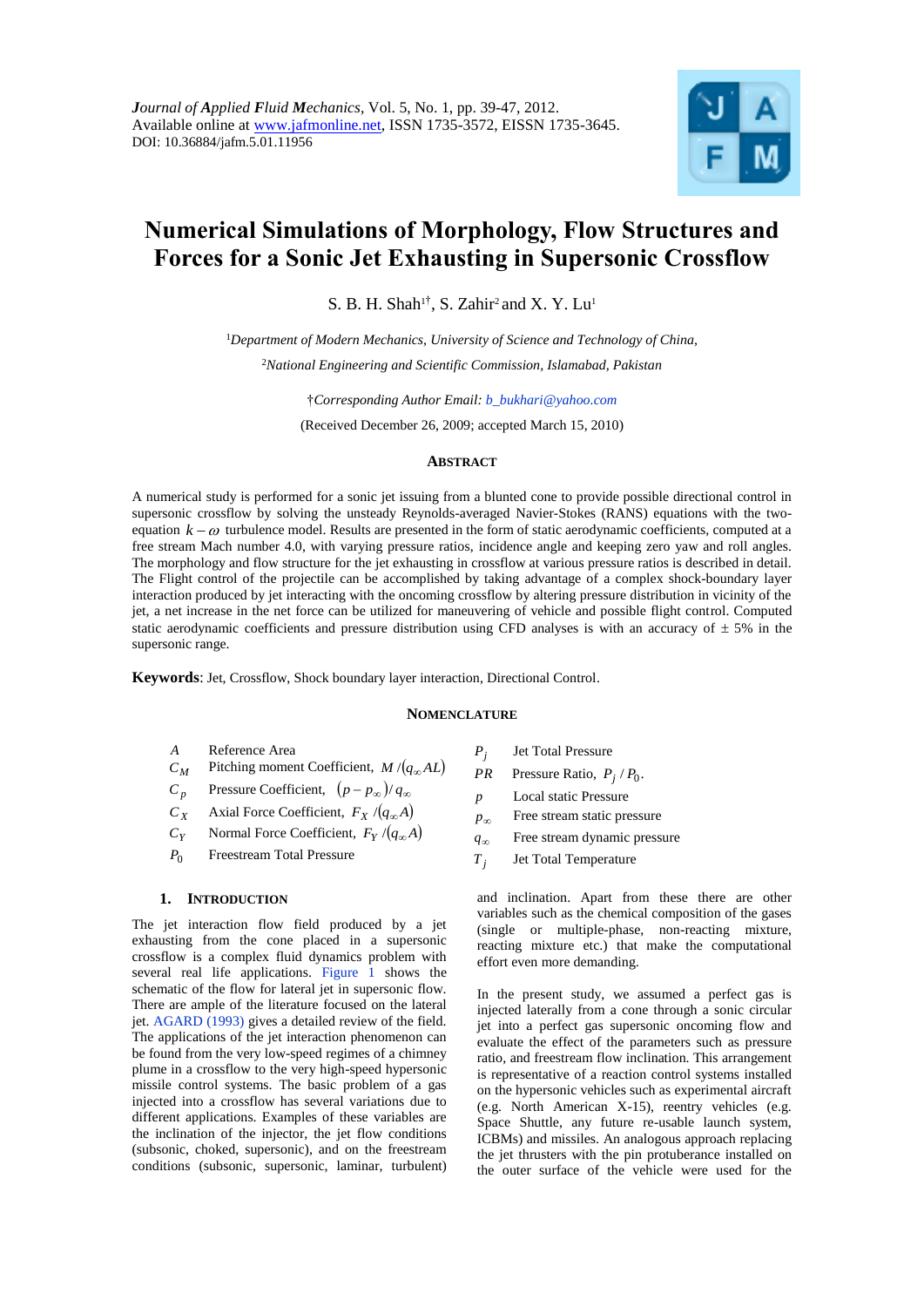directional control in a recent numerical study performed by Zahir *et al.* (2009). The study showed that the pin protuberance installed on the outer surface of a hypersonic vehicle, causes an increase in net force through altering pressure distribution in its near forward and aft vicinity, with subsequent development of an interaction aerodynamic force with usable pitching moment. However, thrusters or pin protuberance can also be used as directional control units when they are inserted in the exhaust nozzle of rocket-powered vehicles. The study performed by Walker *et al.* (1976) provides the baseline and more recently the numerical study of Ajmal *et al.* (2006) showed that a secondary jet is introduced into the primary exhaust flow of the nozzle. The jet interaction of the secondary jet with the primary flow depends upon the location where the secondary flow is injected into the primary flow of nozzle. The net result is the asymmetric thrust that causing a force normal to the flight direction of the vehicle. This normal force is usually larger than the thrust of the secondary jet.

The jet thrusters are usually preferred over the pin protuberance mainly due to the large force produced by the jet thruster and the fast reaction time. These thruster are typically used to intercept the high speed moving object in a low density atmosphere because of the fact that at this low density atmosphere, the conventional control system becomes ineffective due to very low dynamic pressure. This very low density atmosphere means that freestream flow conditions are on the edge of the boundary where the flow assumption may be regarded as a "continuum". In this study, continuous flow is assumed to exist for all the conditions examined. The normal injection is preferred over the inclined injection because it maximizes the lateral force produced by the thrust of the jet. There are two main sources that contribute to the production of the lateral force when the jet is injected in the crossflow. The first contribution comes from the thrust produced by the jet usually referred as the momentum thrust with the pressure correction. The second contribution comes from the complex interaction of the jet with the crossflow. The jet injected laterally into the oncoming flow acts as an obstruction to the primary flow and, as such, produces a shock wave in the primary flow as depicted in Fig. 1. This shock wave is referred to as the "jet bow shock". The jet bow shock produces an adverse pressure gradient that causes the boundary layer on the wall to separate ahead of the injector. Spaid *et al.*  (1966) conducted experiment to study the secondary injection from a flat plate into a supersonic flow and showed that the high pressure ahead of the injector is the main source of the useful lateral force produced by the crossflow jet interaction phenomenon. This lateral force produced due to the crossflow jet interaction confirms that, a jet operating with a crossflow will produce a larger force than if it was exhausting into a quiescent medium. Meanwhile, there is also a suction region in the aft of the injector. In this suction region although pressure is not significantly lower than freestream pressure, it acts over a large area behind the injector, thus creating a strong negative force. This lowpressure region affects both the forces and moments produced by the jet interaction in the crossflow. The high pressure region ahead of the injector and the

suction in the aft is mainly dependent on the pressure ratio *PR* . The second and in many aspects most important effect is the pitching moment that is generated with the high-pressure region ahead of the injector. This causes a nose-down moment about the injector.



**Fig. 1.** Schematic of the flow structure for the jet exhausting in cross flow.

Viti *et al.* (2009) conducted the Numerical simulations of the 3D jet interaction flow field produced by a sonic circular jet exhausting normally into a turbulent supersonic cross flow over a flat plate were performed to study the time-averaged flow features that characterize this fluid-dynamic problem. The numerical computations made possible a detailed analysis of the prominent features that dominate the flow field. Zahir *et al.* (2009) conducted series of numerical simulations in order to evaluate the use used the Pin-Protuberances concept installed on a blunted cone body to provide possible directional control in supersonic flows.

In the present study the Pin-Protuberances proposed by Zahir *et al.* (2009) are replaced here with the jet on the basis of the study performed by Viti *et al.* (2009) with the jet issuing from the cone in cross flow at various pressure ratios to investigate the effectiveness of the jet by quantifying the useful pitching moment generated. Most of the flow features as mentioned Viti *et al.* (2009) for the jet issuing from flat plate are confirmed here when the jet issues from the cone in the crossflow. Apart from that the present study is also aimed to quantify the effectiveness of the jet in the form of useful pitching moment for directional control at varying pressure ratios and angle of attack. Further, a mathematical model is proposed for the forces and moments variation with pressure ratio, *PR* and angle of attack  $\alpha$ .

## **2. GOVERNING EQUATIONS AND NUMERICAL METHODS**

The Reynolds averaged governing equations for an unsteady compressible turbulent flow is given by

$$
\frac{d}{dt} \int_{V(\vec{r},t)} \vec{Q} \, dV + \oint_{\Omega(\vec{r},t)} (\vec{F}_c - \vec{F}_d) \bullet \hat{n} \, d\Omega = \int_{V(\vec{r},t)} \vec{S} \, dV \tag{1}
$$

where *V* is control volume,  $\Omega$  is the control surface. The first term in Eq. (1) is the time variation of  $\vec{Q}$  in volume *V*, the second term is flux of  $\vec{\varrho}$  through surface  $\Omega$  and the right hand side term is the production of  $\overline{Q}$ in volume V. The vector  $\overrightarrow{Q}$  contains the conservative variables:

$$
\vec{Q} = \left\{\rho, \rho u, \rho v, \rho w, \rho e_0, \rho k, \rho \omega\right\}^T
$$
 (2)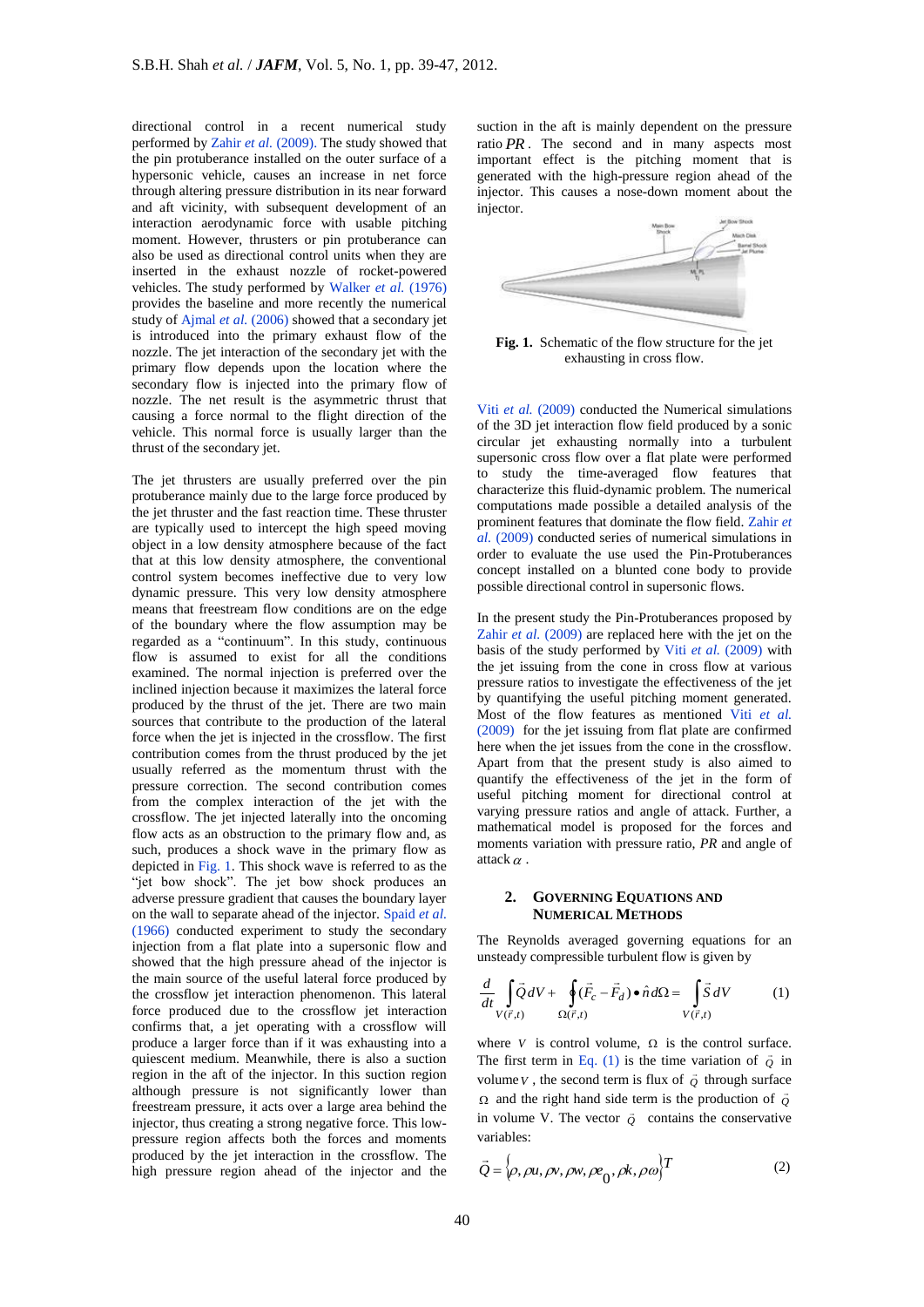where  $\rho$  is the density,  $u, v$  and w are three Cartesian velocity components, and  $e_0$  is the total energy of the flow.

$$
e_0 = e + \frac{1}{2} (u^2 + v^2 + w^2)
$$
 (3)

The flux vectors in Eq. (1) comprise the inviscid convective fluxes  $F_c$  and diffusive fluxes  $F_d$ . For the convective fluxes, we include the pressure term and are given in Eq. (4).

$$
\vec{F}_c = \begin{cases}\n\rho u & \rho v & \rho w \\
\rho u^2 + p & \rho u v & \rho u w \\
\rho v u & \rho v^2 + p & \rho v w \\
\rho w u & \rho w v & \rho w^2 + p \\
\rho w u & \rho w v & \rho w^2 + p \\
\rho u w & \rho v k & \rho w k \\
\rho u \omega & \rho v \omega & \rho w \omega\n\end{cases} (4)
$$

For the diffusive fluxes, we have

velocity components, and 
$$
e_0
$$
 is the total energy of the  
\n
$$
\vec{r}_{00}
$$
\n
$$
\vec{r}_{00}
$$
\n
$$
\vec{r}_{00}
$$
\n
$$
\vec{r}_{00}
$$
\n
$$
\vec{r}_{00}
$$
\n
$$
\vec{r}_{00}
$$
\n
$$
\vec{r}_{00}
$$
\n
$$
\vec{r}_{00}
$$
\n
$$
\vec{r}_{00}
$$
\n
$$
\vec{r}_{00}
$$
\n
$$
\vec{r}_{00}
$$
\n
$$
\vec{r}_{00}
$$
\n
$$
\vec{r}_{00}
$$
\n
$$
\vec{r}_{00}
$$
\n
$$
\vec{r}_{00}
$$
\n
$$
\vec{r}_{00}
$$
\n
$$
\vec{r}_{00}
$$
\n
$$
\vec{r}_{00}
$$
\n
$$
\vec{r}_{00}
$$
\n
$$
\vec{r}_{00}
$$
\n
$$
\vec{r}_{00}
$$
\n
$$
\vec{r}_{00}
$$
\n
$$
\vec{r}_{00}
$$
\n
$$
\vec{r}_{00}
$$
\n
$$
\vec{r}_{00}
$$
\n
$$
\vec{r}_{00}
$$
\n
$$
\vec{r}_{00}
$$
\n
$$
\vec{r}_{00}
$$
\n
$$
\vec{r}_{00}
$$
\n
$$
\vec{r}_{00}
$$
\n
$$
\vec{r}_{00}
$$
\n
$$
\vec{r}_{00}
$$
\n
$$
\vec{r}_{00}
$$
\n
$$
\vec{r}_{00}
$$
\n
$$
\vec{r}_{00}
$$
\n
$$
\vec{r}_{00}
$$
\n
$$
\vec{r}_{00}
$$
\n
$$
\vec{r}_{00}
$$
\n
$$
\vec{r}_{00}
$$
\n
$$
\vec{r}_{00}
$$
\n
$$
\vec{r}_{00}
$$
\n
$$
\vec{r}_{00}
$$
\n
$$
\vec{r}_{00}
$$
\n
$$
\vec{r}_{00}
$$
\n
$$
\vec{r}_{00}
$$
\n
$$
\vec{r}_{00}
$$
\n
$$
\vec{
$$

The source term  $\vec{S}$  is defined as

$$
\vec{S} = \begin{Bmatrix}\n0 \\
0 \\
0 \\
0 \\
0 \\
\beta - \rho \omega \\
(C_{\varepsilon 1}\beta - C_{\varepsilon 2}\rho \omega)\frac{\omega}{k}\n\end{Bmatrix}
$$
\n(6)

The laminar viscosity  $\mu_l$  is obtained by Sutherland's law and by Wilcox (1998) k-ω turbulence model is employed.

The shear stresses and the heat fluxes follow the customary Newton and Fourier law and are defined as

$$
\tau_{xx} = 2\mu^* \frac{\partial u}{\partial x} - \frac{2}{3} \mu^* \left( \frac{\partial u}{\partial x} + \frac{\partial v}{\partial y} + \frac{\partial w}{\partial z} \right) - \frac{2}{3} \rho \kappa
$$
  

$$
\tau_{zz} = 2\mu^* \frac{\partial w}{\partial z} - \frac{2}{3} \mu^* \left( \frac{\partial u}{\partial x} + \frac{\partial v}{\partial y} + \frac{\partial w}{\partial z} \right) - \frac{2}{3} \rho \kappa
$$
  

$$
\tau_{xy} = \tau_{yx} = \mu^* \left( \frac{\partial u}{\partial y} + \frac{\partial v}{\partial x} \right)
$$
  

$$
\tau_{yy} = 2\mu^* \frac{\partial v}{\partial y} - \frac{2}{3} \mu^* \left( \frac{\partial u}{\partial x} + \frac{\partial v}{\partial y} + \frac{\partial w}{\partial z} \right) - \frac{2}{3} \rho \kappa
$$

$$
\tau_{yz} = \tau_{zy} = \mu^* \left( \frac{\partial v}{\partial z} + \frac{\partial w}{\partial y} \right)
$$
  

$$
\tau_{xz} = \tau_{zx} = \mu^* \left( \frac{\partial w}{\partial x} + \frac{\partial u}{\partial z} \right)
$$
  

$$
q_z = -(\kappa_L + \kappa_T) \frac{\partial T}{\partial z}
$$
  

$$
q_y = -(\kappa_L + \kappa_T) \frac{\partial T}{\partial y}
$$
  

$$
q_x = -(\kappa_L + \kappa_T) \frac{\partial T}{\partial x}
$$

Here  $k_L$  is the laminar thermal conductivity and  $k_T$  is the turbulent thermal conductivity.

The production  $\beta$  used in Eq. (6) is defined as

$$
\beta = \left[ \mu_i \left( \frac{\partial u_i}{\partial x_j} + \frac{\partial u_j}{\partial x_i} - \frac{2}{3} \delta_{ij} \frac{\partial u_k}{\partial x_k} \right) - \frac{2}{3} \delta_{ij} \rho \kappa \left( \frac{\partial u_i}{\partial x_j} \right) \tag{7}
$$

where  $\delta_{ij}$  is Kronecker delta function. The subscripts  $i, j = 1,2,3$  are in *x*, *y* and *z* -direction respectively.

After representing the integral Eq. (1) into the ordinary differential equation and eventually transforming it to the algebraic equation for a mesh that is comprised of discrete volumes and area, the above equation is transformed to an implicit formulation at time level  $n+1$ .

$$
\frac{\partial(\bar{Q}V)}{\partial t} + \sum_{f=1}^{N_{\hat{\mu}c}} (\bar{F}_C - \bar{F}_D)_{f}^{n+1} \hat{n}_f^{n+1} \Delta A^{n+1} f = \bar{S}^{n+1} \Delta V^{n+1}
$$
\n
$$
\hat{n} = \text{Cell face normal}
$$
\n
$$
\Delta A_f = \text{The cell face area}
$$
\n(8)

 $\Delta V$  = The cell volume

(5)

The flux and source vectors must be linearized to estimate the fluxes and sources at n+1. This gives (temporarily dropping the subscripts),

$$
\vec{F}_{f}^{n+1} = \vec{F}_{f}^{n} + \frac{\partial \vec{F}_{f}}{\partial \vec{Q}} \Bigg|_{f} \Delta \vec{Q}
$$
\n
$$
\vec{S}_{cell}^{n+1} = \vec{S}_{cell}^{n} + \frac{\partial \vec{S}}{\partial \vec{Q}} \Bigg|_{cell} \Delta \vec{Q}
$$
\n
$$
\Delta \vec{Q} V = V^{n+1} \Delta \vec{Q}^{n} - \vec{Q}^{n} \delta V^{n}
$$

where *Q Ff*  $\overline{\phantom{a}}$  $\partial$  $\frac{\partial F_f}{\partial t}$  and *Q S*  $\overline{a}$  $\partial$  $\frac{\partial S}{\partial s}$  are the flux Jacobian and source Jacobian, respectively.

Rearranging the terms in Eq. (8) gives,

$$
\frac{\Delta \vec{Q}}{\Delta t} \Delta V^{n+1} + \sum_{f=1}^{Nface} \left[ \left( \frac{\partial \vec{F}_C}{\partial \vec{Q}} \Big|_f^n - \frac{\partial \vec{F}_D}{\partial \vec{Q}} \Big|_f^n \right) \Delta \vec{Q} \cdot \hat{n}_f \Delta A_f \right] - \left( \Delta V \frac{\partial \vec{S}^n}{\partial \vec{Q}} \right) \Delta \vec{Q} = \vec{S} \Delta V^{n+1} - \sum_{f=1}^{Nface} \vec{F}_f^n \cdot \hat{n}_f \Delta A_f + \vec{Q}^n \delta V^n
$$
\n(9)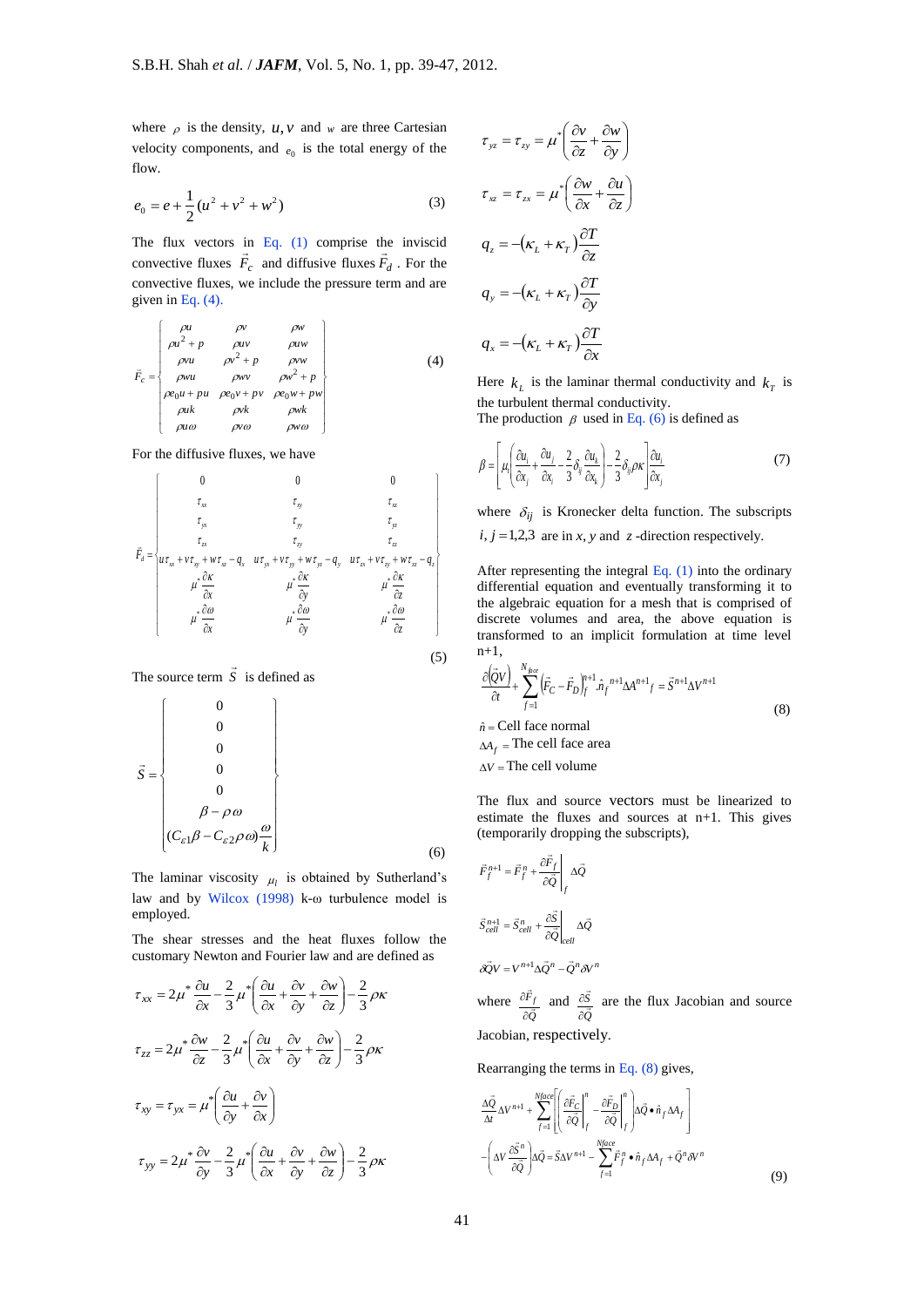For non moving grids,  $\delta V^n = 0, \Delta V^{n+1} = V^n$ and  $\Delta A^{n+1} = \Delta A^n$ .

The present formulation uses the upwind scheme for convective fluxes. In particular, we use here the Van Leer's scheme based on flux vector splitting. The use of limiters makes this scheme 2nd order accurate. In particular the Van Leer limiters are used. The detail of the Van Leer scheme and use of limiter can be found in Hirsch (2007). A central difference scheme is used to discretize the diffusive terms. The block diagonal iterative method and a Jacobi-point iterative method are used for the time integration. The presented code PAK-3D has been validated in our previous studies such as by Zahir *et al.* (2009) in similar studies performed where the Pin-Protuberances instead of a jet for directional control and more recently by Shah and Lu (2010) where jet exhaust in the counterflow direction has been studied extensively.

## **3. COMPUTATIONAL DOMAIN AND BOUNDARY CONDITIONS**

The freestream conditions for the incoming flow are shown in Table 1. The jet conditions for the different pressure ratios are mentioned in Table 2. The freestream static temperature remains fixed at 73 K. The jet total pressure is varied to account for the relative mass flow variation. The sonic jet with static temperature of 261 K was kept constant for all the cases.

**Table 1** Freestream conditions for the incoming flow

| Free Stream<br>Mach Number | $p_{\infty}$ [N/m2] | $\rho_{\infty}$ [Kg/m3] |
|----------------------------|---------------------|-------------------------|
| 4.0                        | 7100                | 0.35190                 |

**Table 2** Jet Conditions used and flow mode achieved for freestream flow Mach number 4.0

| Jet Mach Number | $p_{\infty}$ [N/m2] | $\rho_{\infty}$ [Kg/m3] |
|-----------------|---------------------|-------------------------|
|                 |                     |                         |
| 1.0             | 7100                | 0.35190                 |
|                 |                     |                         |





The model selected here was a blunted cone cylinder

configuration having a blunted cone with a half-cone angle of 10.4°, with and its base diameter is 0.21m and the nose radius is 0.01m. Geometrical features are described in Fig. 2. The jet centre line is at 0.417 m form the nose tip, and the diameter (D) of the jet is same as studied by Zahir et al. (2009), which is 0.0141m.

From the simple H-type topology, the grid evolved into a more complex combination of H-type and C-type grids with better cell clustering in the injector and jet plume regions (see Fig. 3). A C-type grid can wrap around the injector, and any cell clustering will not be propagated far away from the injector but will stay concentrated around the jet. In fact, the complicated flow physics and the steep pressure gradients found in this region require a finely spaced grid to be accurately resolved. A further and final grid adaptation step produced an H-type and C-type grid combination with contoured zonal boundaries. The contoured zonal boundaries improved the cell distribution all through the C-grid surrounding the jet thus improving the grid quality.



**Fig. 3.** Overview of the computational grid

Three different mesh sizes with 3D-plnaer symmetric case were used that comprises the 5 blocks. The grid size ranged from 1.0 million cells to 1.5 million cells. After the grid independence study a mesh size of 1.5 million was selected for detailed flow analysis. The grid size was dictated by the need to find a balance between the grid refinement and the time to converge a solution to a steady state. On average, it would take 2090 total CPU hours using SGI Origin CPUs to achieve a converged turbulent solution using a 1.5 million-cell grid. The computational domain covered only half of the cone, since it was assumed that a longitudinal plane of symmetry passing through the primary jet centerline existed. The origin of the right-handed coordinate axes used in all of the jet interaction simulations is located at the center of the injector. The positive X-coordinate is downstream; the positive Y-coordinate is away from the top surface of the cone. The adequacy of the normal spacing was assessed by calculating the  $y^+$  for the cells on the cone surface ahead of the separation region. All the cells adjacent to the solid surface were below  $y^+$  of 1.0. This spacing close to the wall is a widely accepted value for accurate predictions using the  $k - \omega$  turbulent model in wall-bounded turbulent flows. The injector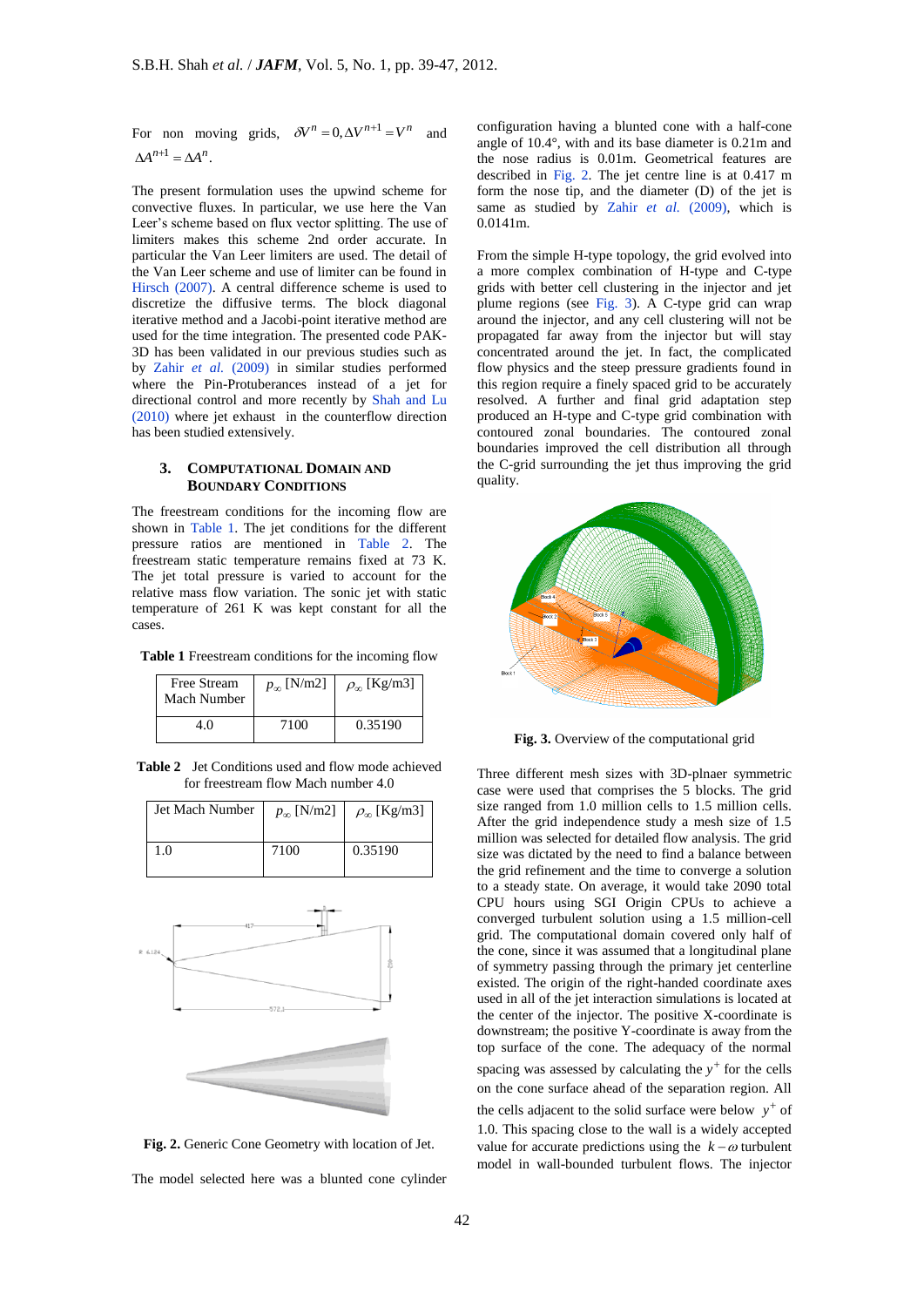was simulated by cells on the surface of the cone with imposed pressure and velocity equal to the jet total conditions. Due to the plane of symmetry of the problem only half of the injector was simulated.

The typical computational domain for the flow over a cone with normal injection consisted of a block with six-sided domains referred as I1, ILAST, J1, JLAST, K1 and KLAST. The lower plane J1, i.e. the plane defined by y/d=0.00, corresponds to the solid surface of the cone and the jet. The upper plane JLAST corresponds to inflow boundary. The plane I1, K1 and KLAST corresponds to the plane of symmetry  $(z/d=0.00)$  and ILAST corresponds to the exit plane. The plane defining the entry boundary conditions are set at freestream conditions. The following is a general description of the applied boundary conditions.

#### **4. RESULTS AND DISCUSSION**

# **4.1 Vortical Structure of Jet Interaction Flowfield**

The jet interaction flowfield arising from the jet injected into a supersonic crossflow is a very complicated flowfield. There are strong jet bow shocks along with separated flows, expansion fans, reflected shocks, a Mach disk, viscous interaction and a complex system of trailing vortices. The analysis presented here is based on the numerical results obtained from the simulation of the freestream Mach 4.0 with varying pressure ratios of the jet as mentioned in Table 2. Figure 4 shows the axial Cp distribution in vicinity of the lateral jet in the meridian plane with jet injection at pressure ratio PR=3.52. The flow structure and the various regions identified on the plot shows very complex flow structure on the centerline as mentioned by Viti *et al.* (2009).

Following the flow along its path from right to left, the first flow region referred in Fig. 4, as region 1 is encountered that is produced by the undisturbed freestream flow over the cone where the Mach number on the solid surface of the cone is zero, and it gradually increases to the freestream conditions as we move away from the solid wall. Region 2 shows the steep peak in Cp plot followed by a pleatue (Region 3) that are due to the flow separation caused by the shock-boundary layer interaction and is referred to as the  $\lambda$  shock. The strong pressure gradient caused by the jet bow shock propagates upstream through the boundary layer. The pleatue in the Cp plot referred as the region 3 is the core of the horseshoe vortex formation and is shed sideways from the symmetry plane highlighted by the streamlines are also seen in Fig. 5.

The boundary between regions 3 and 4, where there is a decrease in the pressure along the center line defines stagnation location of the two counter-rotating vortices both of which are visible through the streamlines. As noted by Viti *et al.* (2009), the peak in region 5 defines the attachment line in the two counter rotating vortices. The peak in Cp plot of region 6 and 7 are also consistent as being the highest values in front of the injector. As mentioned by Viti *et al.* (2009), "the two counter-rotating vortices in the separation region create

one strong vortical structure that is the horseshoe vortex." As pressure ratio increases, the horseshoe vortex moves away from the symmetry plane. The second counter rotating vortex form a single coherent structure at lower pressure ratios, as is evident in the cross plane of Fig. 5a through 6c.



**Fig. 4.** Axial Cp distribution in vicinity of the lateral jet in the symmetric plane with jet injection at pressure ratio *PR*=3.52



**Fig. 5.** Isometric view of the flow around the injector with streamlines highlighting the main vortical structures. Mach number contours on symmetry plane, Cp contours on surface of flat plate, vorticity magnitude contours on cross plane, (a)  $PR=0.66$ ; (b)  $PR=1.32$ ; (c) PR=2.65; (d) PR=3.52.

At higher pressure ratio,  $PR = 3.53$ , the second counter rotating vortex does not generate one single coherent structure but rather it generates several smaller vortical structures that trail downstream and around the barrel shock as shown in the cross plane of the Fig. 5d. The second counter rotating vortex has the more complicated trace and the fluid is dispersed in various directions. Some of the fluid follows the leading edge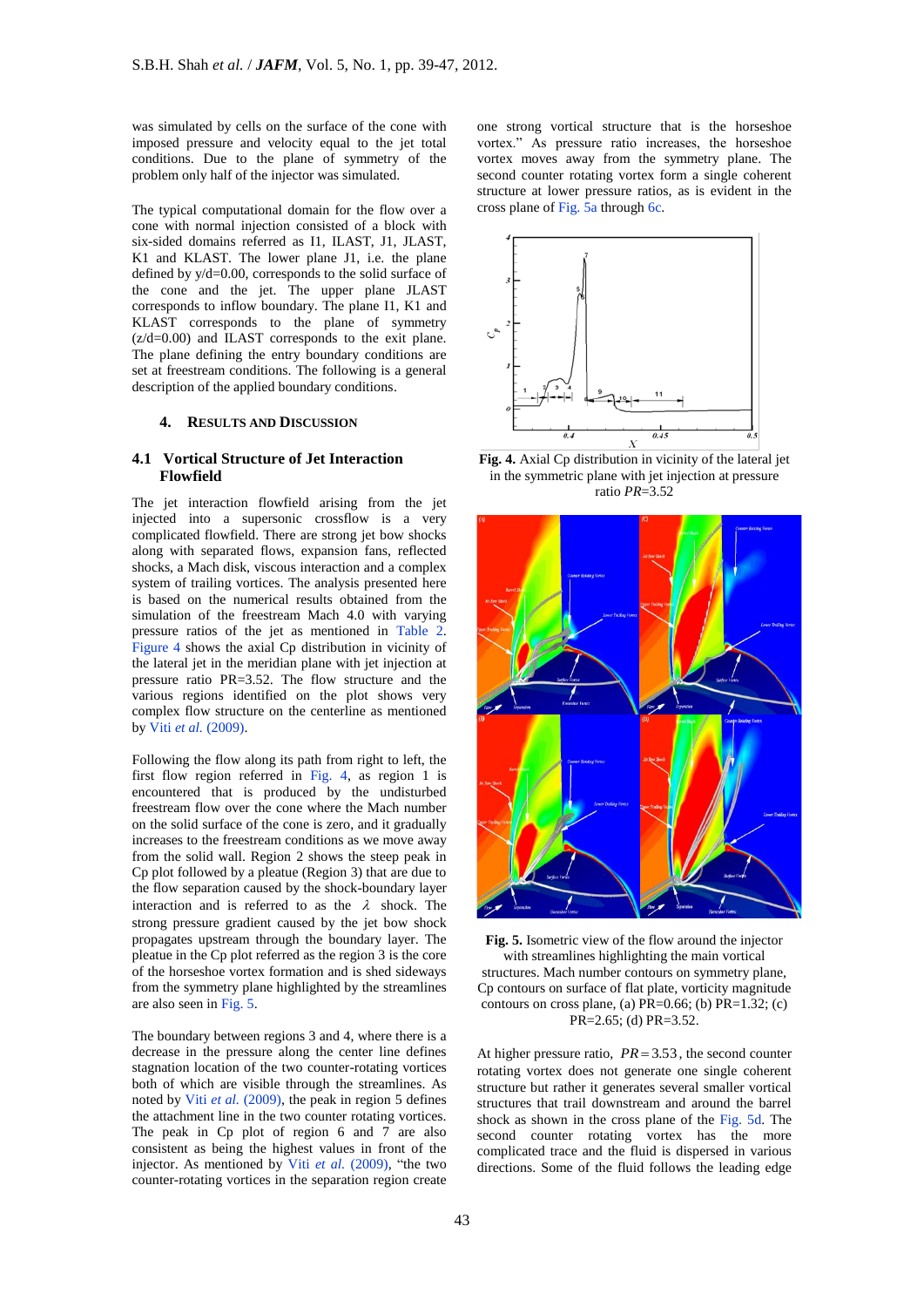of the barrel shock away from the solid surface and it is visible in Fig. 5a through 5d. The rest of the fluid of the second counter-rotating vortex is moved downstream sideways. The surface trailing vortex close to the surface of the cone is also evident.

#### **4.2 Shock Structure and Pressure Distribution**

Figure 6 shows the axial Cp distribution in vicinity of the lateral jet in the meridian plane at various injection pressure ratios. It is evident that the surface pressure and the separation region increase with the increase in injection pressure ratio. The overall effect of the injection pressure ratio can be seen in the integrated normal force and pitching moments.



**Fig. 6.** Axial Cp distribution in vicinity of the lateral jet in the symmetric plane with jet injection at various pressure ratios.

Figure 7 shows the Mach number contours along the plane of symmetry at various pressure ratios. Figure 7 also shows the formation well defined separation induced shock referred as a  $\lambda$  shock. This shock is formed just ahead of the jet barrel shock and, it appears as the Greek letter " $\lambda$ ". In reality the " $\lambda$ -shaped" shock is formed as a result of mergence of the separation-induced shock and the part of the jet bow shock. The jet bow shock is formed in front of the barrel shock. The jet bow shock is the result of the obstruction as the "barrel shock" formed acts as a solid boundary for the jet bow shock. When the bow shock moves away from the plane of symmetry and from the cone surface it becomes a curved shock around the jet plume. The jet bow shock pattern is very similar to that of the bow shock generated by a blunt body in a threedimensional flow. The similarity of the "jet bow shock" and "main bow shock" is consistent with the findings of various researches to correlate the two flowfields identified by the experimental work of Spaid *et al.*  (1996) and Strike (1963) and later by Viti *et al.* (2009) in his computational study. In comparison with the flow structure of jet exhausting in quiescent flow that has been extensively studied by Woodmansee *et al.* (1999) and later by McDaniel *et al.* (2002).

Figure 7 shows the typical flow structures for a sonic jet exhausting into the supersonic crossflow. Figure 7a through 7d shows the Mach number contours at various pressure ratios along the plane of symmetry. This barrel shock and flow structure is similar to that of a typical under-expanded jet exhausting in a quiescent flow.



**Fig. 7.** Isometric view of the shock structure with Mach number contours on symmetry plane at various pressure ratios (a) PR=0.66; (b) PR=1.32; (c) PR=2.65; (d) PR=3.52.

However, because of the crossflow in the jet interaction flowfield, the back pressure is not constant around the expanding jet. The back pressure is much higher on the windward side of the plume than on the leeward side. This higher pressure on the windward side of the plume forces the plume to trail downstream and hence the plume looses its symmetry. Moreover, the windward side of the barrel shock has less resemblance to the under-expanded jet than the leeward side. This is due to the fact that there is a strong bow shock in front of the windward side of barrel shock.

For a short distance, the leeward side of the barrel shock is attached to the solid surface of the cone. With the increase in pressure ratio, this attachment distances decreases. As the pressure ratio increases, the volume of fluid inside the barrel shock increases. There is a formation of the reflected shock emerging from the triple point and is clearly identified in Fig. 7. This reflected shock impinges on the cone only at the lowest pressure ratio of pressure ratio as shown in Fig. 7a.

This can also be verified by the Cp plot shown in Fig. 6. There is a rise in pressure at the cone surface around  $X = 0.54$  for  $PR = 0.66$  only. With the increase in pressure ratio, the reflected shock never impinges on the cone surface as shown in Fig. 7b through 8d and is confirmed in the Cp plot of Fig. 6.

# **4.3 Forces and Moments Variation with Pressure Ratio and Angle of Attack**

The jet interaction phenomenon gave rise to a high pressure region ahead of the injector and a low pressure region in the aft of the injector at a typical pressure ratio. At each pressure ratio *PR* , the study is further extended to determine the effect of angle of attack  $\alpha$ . At a pressure ratio  $PR = 3.52$ , Figure 8 shows the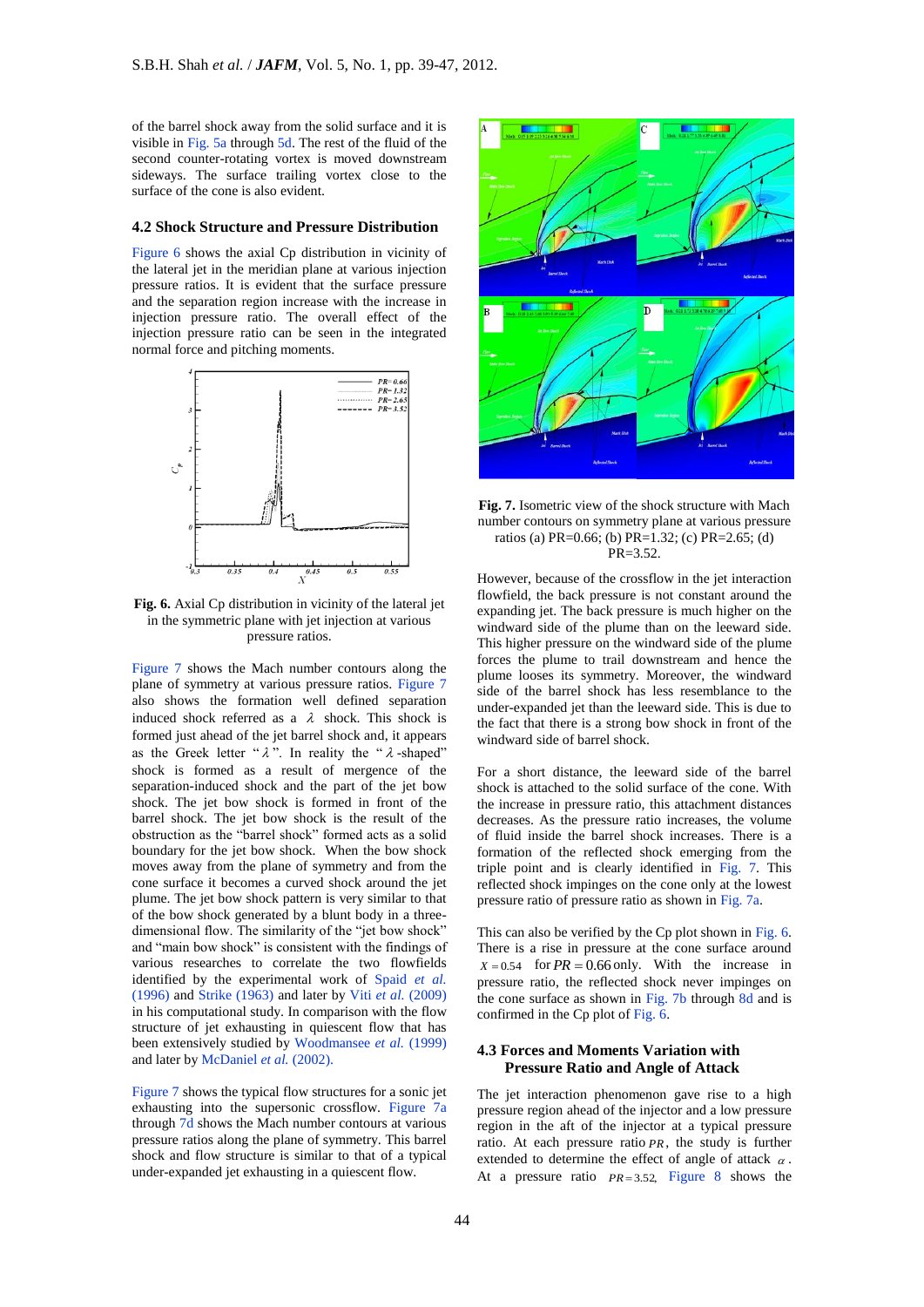pressure distribution in the form of normalized Cp for various angles of attack  $\alpha$ . Figure 8a through to 8c shows the Cp distribution when the angle of attack is negative.

At highest negative angle of attack  $\alpha = -10$ , there is a strong interference between the main bow shock and the jet and as a result the pressure in the front of injector is also highest as shown in Fig. 8a.With the decrease in angle of attack  $\alpha$ , this strong interference between the main bow shock and the jet decreases and can be seen by following the Figs. 8a through to 9f. At an angle of attack  $\alpha = 10$ , with the jet being installed in the leeward side, the interference effects between the main bow shock and the jet are minimal and hence the pressure in front of the injector decreases.



**Fig. 8.** Cp distribution showing the effect of angle of attack on the cone and symmetry plane (a)  $\alpha = -10$ , (b)  $\alpha = -6$ ,(c)  $\alpha = -4$ ,(d)  $\alpha = 0$ ,(e)  $\alpha = 6$ ,(f)  $\alpha = 10$ , PR=3.52,  $M_{\infty}$  = 4.0

This interference between the main bow shock and the jet with variation in angle of attack  $\alpha$  is important and must be quantified. The overall effect of the main bow shock jet interaction is quantified when the pressure on the cone surface is integrated. The integration of the pressure on the cone surface results in axial force coefficient  $C_X$ , normal force coefficient  $C_Y$ , and the resulting pitching moment coefficient *C<sup>M</sup>* . For angle of attack  $\alpha = 0$ , there is a non-linear rise in axial force coefficient  $C_X$  with pressure ratio *PR* and is shown in Fig. 9. The normal force coefficient  $C_Y$  and the pitching moment coefficient  $C_M$  vary linearly with pressure ratio PR and are shown in Figs. 10 and 11 respectively.



**Fig. 9.** Axial force coefficient  $C_X$  variation with pressure ratios PR.



**Fig. 10.** Normal force coefficient  $C_Y$  variation with pressure ratios PR.



**Fig. 11.** Pitching moment coefficient  $C_M$  variation with pressure ratios PR.

Figure 12 shows the rise in the axial force coefficient  $C_X$  with angle of attack  $\alpha$  at various pressure ratios *PR*. The axial force coefficient  $C_X$  follows conventional parabolic behavior with angle of attack  $\alpha$ . However for  $\alpha$  < 0, due to strong interference between the main bow shock and the jet, the axial force is slightly higher then for  $\alpha > 0$ . Similar interference effects between the main bow shock and the jet can also be seen for normal force coefficient  $C_Y$  and the pitching moment coefficient  $C_M$ .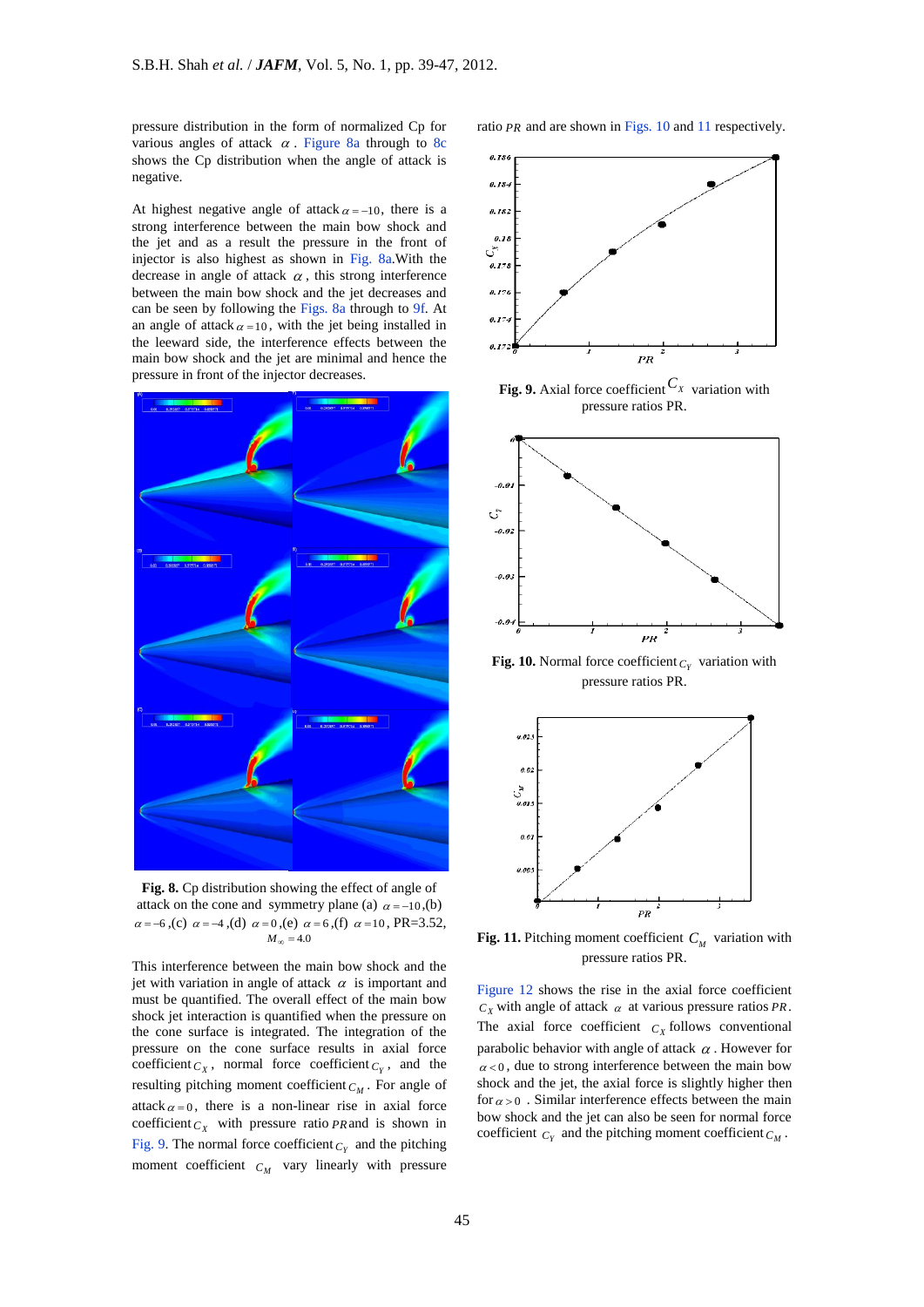

**Fig. 12.** Axial force coefficient  $c<sub>x</sub>$  variation with the angle of attack at various pressure ratios PR**.**

Figures 13 and 14 shows the normal force coefficient  $C_Y$  and the pitching moment coefficient  $C_M$  variation with angle of attack  $\alpha$  for various pressure ratios,  $PR$ respectively. Due to the strong interference between the main bow shock and the jet at negative angle of attack  $\alpha$ , added effectiveness gives rise to the amplification of pitching moment  $C_M$ 



**Fig. 13.** Normal force coefficient  $C_Y$  variation with the angle of attack at various pressure ratios PR



**Fig. 14.** Pitching moment coefficient  $C_M$  variation with the angle of attack at various pressure ratios PR.

The data presented in Figs. 12, 13 and 14 can be expressed in the mathematical form representing the axial force coefficient,  $C_X$ , normal force coefficient,

 $C_Y$  and pitching moment coefficient,  $C_M$  and is given as in Eq.  $(10)$  through  $(12)$ .

$$
C_X = 0.1773 + 0.000791678PR^2 + 0.0002x^2 - 0.0001x
$$
  
(10)  

$$
C_Y = -0.01193PR + 0.0305087x + 0.0001x^2
$$

 (11)  $L = 0.00789$ *PR*  $= 0.0192093$   $= 0.0001$  $\approx$ <sup>2</sup>

$$
M = 0.0076 \times K - 0.019209 \times K - 0.000 \times K \tag{12}
$$

The squared value of the correlation coefficient, r for the linear regression given by Eq.  $(10)$  through  $(12)$  is 0.988.

#### **5. CONCLUSION**

It has been concluded that CFD simulations showed that a crossflow jet interaction with the oncoming freestream flow over a blunted cone, causes an increase in net force through altering pressure distribution in its near forward and aft vicinity of the jet, with subsequent development of an interaction aerodynamic force with usable pitching moment, which possibly had a further application for flight control under supersonic flight conditions of Mach 4 under varying incidence angle combinations. Flow interaction resulting in generation of a pitching moment was confirmed when the Mach number remained fixed at Mach 4 and a corresponding increase in the angle of attack was made, simultaneously with an increase of jet pressure ratio, *PR* from 0.33 to 3.52. Computed static aerodynamic coefficients with *PR* were presented to demonstrate this interaction effect and further pressure and Mach contours with streamline patterns gave a qualitative insight. All computed static aerodynamic coefficients and pressure distribution using CFD analysis is with an accuracy of  $\pm$  5% for the supersonic Mach investigated.

#### **REFERENCES**

- Behrouzi, P. and J.J. McGuirk (1993, April). Experimental Data for CFD Evaluation of Jets with or without Cross Flow Effects for ASTOVL Flow Application. *AGARD Conference Proceedings 534, Computational and Experimental Assessment of Jets in Cross flow*, Winchester, UK, 8.1-8.11.
- Ajmal, B., S. Zahir and A. Ahmed (2006, September). Numerical Study of Effects of injection pressure and location of secondary injection inside a low thrust Satellites nozzle. *25th Congress of International Council of the Aeronautical Sciences, Paper ICAS* 2006-P2.10, Hamburg, Germany.
- Shah, S.B.H. and X.Y. Lu (2010). Computational Study for Drag reduction at various freestream flows using a counterflow jet from hemisphere cylinder.